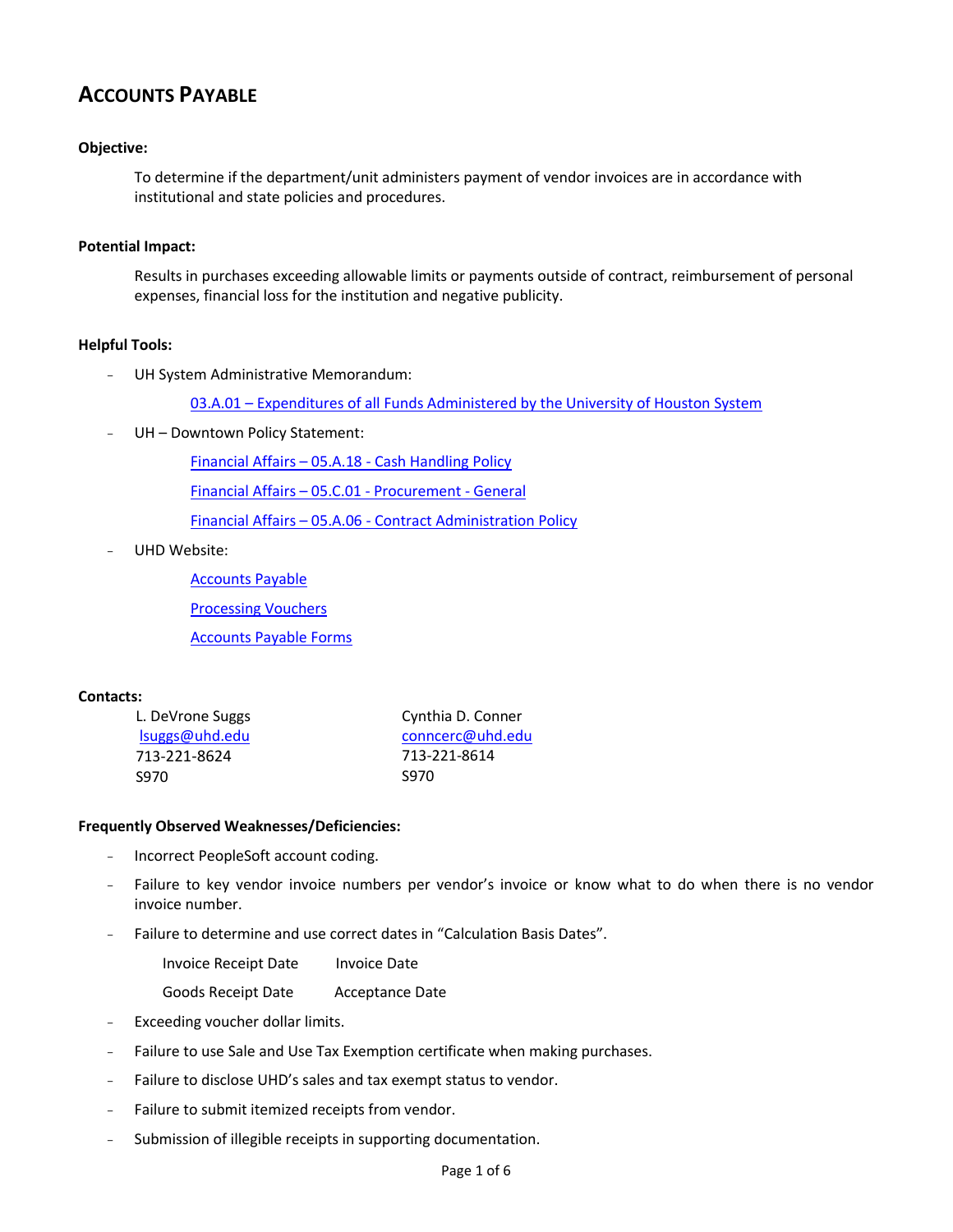- Failure to process purchase requisition before confirming order with vendor.
- Insufficient/Incomplete supporting documentation scanned into vouchers.
- Contracts that need amendments.
- Failure to complete contract coversheet.
- Failure to request invoice from vendor for contracted services.
- Incorrect address for payment (other than for ACH payments).
- Failure to indicate 'Handling' as 'EN' for memberships/registrations for enclosures to be mailed with the check.
- Failure to check 'Separate' box on the 'Payments' page of the voucher to generate separate checks to coffee and water vendors.
- Failure to include approved TR as back up registration payments/or failure to get TR approved before paying for registrations.
- Making payments for future services more than six weeks in advance.
- Failure to submit Receiving Reports when products/goods are received and services completed.
- Failure of signer to date the Receiving Report with the date goods are actually received and services completed.
- Failure to create and submit vouchers into workflow in timely manner.
- Mishandling of vendor invoice/statement credits and vendor credit memo's resulting from returned merchandise.
- Failure to reconcile past due balances on invoice/statement to ensure checks have cleared the bank.
- Submitting vouchers for payment to be made by wire transfer or foreign draft into PeopleSoft Workflow.

## **Best Business Practices:**

- 1. Account Code Definitions Use "Chartfield Values" in PeopleSoft to search account codes for definitions. (Add Chartfield Values to "Favorites" and reference often. Navigation: Set Up Financials/Supply Chain/Common Definitions/Design Chartfields/Define Values/Chartfield Values then "Add to Favorites".)
- 2. Voucher Retrieval/Inquiry Retrieve vouchers and handle voucher inquiries by keying the vendor's invoice number into PeopleSoft as it is represented on the vendor's invoice including "0" and alpha characters. Call the vendor when there is no vendor invoice number (especially with small and sole proprietary businesses) and ask them to submit invoices to UHD with invoice numbers to ensure payment and accurate follow-up inquiry.
- 3. Invoice Payment Date Calculations Contact the Accounts Payable (AP) Manager to schedule a one-on-one review of the use and importance of "Calculation Basis" dates in accordance with the state mandated "Prompt Payment and Payment Scheduling". (Invoices must be clocked-in when received at UHD and the first UHD date clocked is the Invoice "Receipt Date".)
- 4. Documenting Dates of Receipt/Service Establish a procedure for documenting dates when goods are received and services are completed for your area. These critical dates are used in the "Calculation Basis" dates of the voucher (i.e. Goods Receipt Date and Acceptance Date). The Goods Receipt Date indicated on Receiving Report must be the date the goods were received at UHD.
	- *–* Use the dock date for goods received on the dock in Central Receiving,
	- *–* Use the "Goods Receipt" date for items delivered directly to your office.
	- *–* Use the date the service has been completed and accepted by the Project Manager for services.
- 5. Purchase Requisition Submit a Purchase Requisition for purchases expected to exceed \$5,000.01. A Purchase Requisition must be submitted: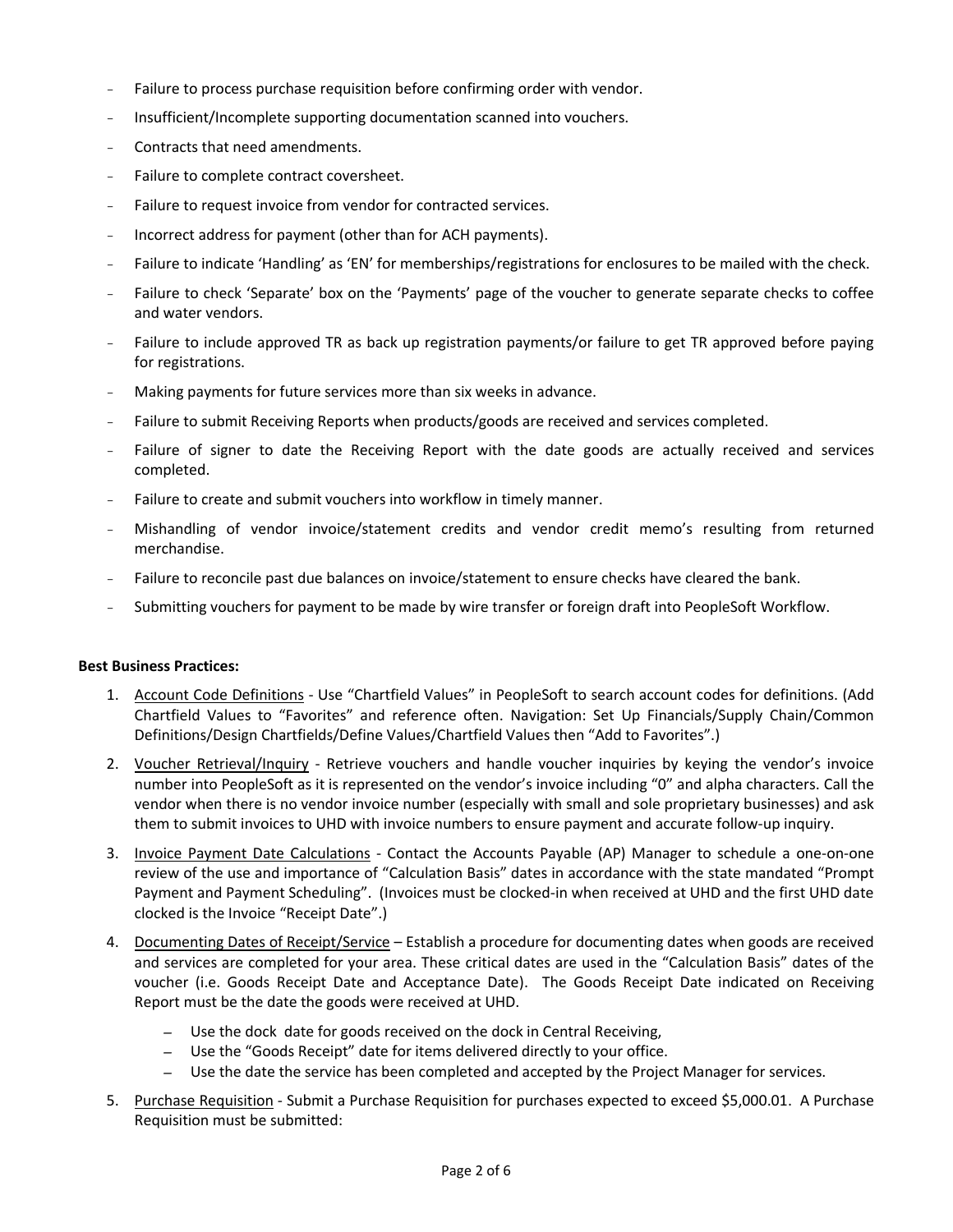- Into workflow to generate a Purchase Order
- Before the order is confirmed with the vendor
- 6. Tax Exempt Purchases The Business Manager or Office Administrator should print and supply a copy of the "Sales and Use Tax Exemption Certificate" to each employee who makes outside purchases on behalf of the university.
- 7. Tax Exempt Status Inform vendors of UHD's Sales and Use Tax Exempt status when an order is placed.
- 8. Credit Card Receipts Submit a legible, itemized receipt that lists the:
	- Item(s) purchased
	- Cost of each item
	- Vendor name and location
	- Date of purchase
	- Time of purchase
	- Sales tax paid, if any

(The credit/debit card approval receipt does not replace the itemized receipt nor is it sufficient supporting documentation alone.)

- 9. Purchase Voucher (Supporting Documentation) Scan and upload into the Purchase Voucher supporting documentation that is sufficient to answer any question that may be asked by AP voucher auditors, UHS internal auditor or external auditor.
- 10. Contracts Take the time to develop clear and specific contracts and contract terms in order to reduce the need for amendments and cover service needs from the vendor. Uncontrollable circumstances that change the contract terms need to be assessed and amendments processed before the work is performed and payment is made to vendor to avoid violation of purchase policy and procedure. Contracts are required for most services vendors. When in doubt, call Contract Administration.
- 11. Payment Remittance Address Confirm the "remit to" payment address on the "Payment" page of the voucher. [Note: Several addresses may be indicated on a vendor's invoice, including a correspondence address, corporate office address and/or remit to address.] A system message will appear if the vendor is set up for ACH/Direct Deposit payment and the ACH address must be indicated on "Payments" page of the voucher.
- 12. "Basic' versus "Enclosure" Payments Be aware the Handling field on the "Payments" page for all vouchers default to "BP" (Basic Payment) which indicates USPS mailing of check upon printing. Vouchers created for payment of memberships and registration for conferences and training must have forms forwarded with the check. "EN" for enclosures must be indicated for UHS Treasury personnel to print forms and include in mailing envelope with check.
- 13. Payments for Coffee and Bottled Water Vendors Use the "Separate Payment" field on the "Payments" page of the voucher to generate a separate check for payment to coffee and bottled water vendors. This allows the payment to be posted to the correct account by the vendor's Accounts Receivable department and eliminates past due balances on subsequent invoices.
- 14. Travel Request Requirement Inform the personnel in your area who travel that a TR (Travel Request) must be approved before paying registration on-line, paying by P-Card or having a purchase voucher created for payment.
- 15. Advance Payments Payment to vendors requesting payment in advance of services being rendered must be processed on a Purchase Order. A Purchase Requisition must be forwarded to the Purchasing Department with 'Advance Pay" indicated.
- 16. "Early Bird" Discounts Payments (i.e. Conference Registration) :
	- Must result in a significant saving
	- Can be paid on a Purchase Voucher if the amount in less than \$5000.01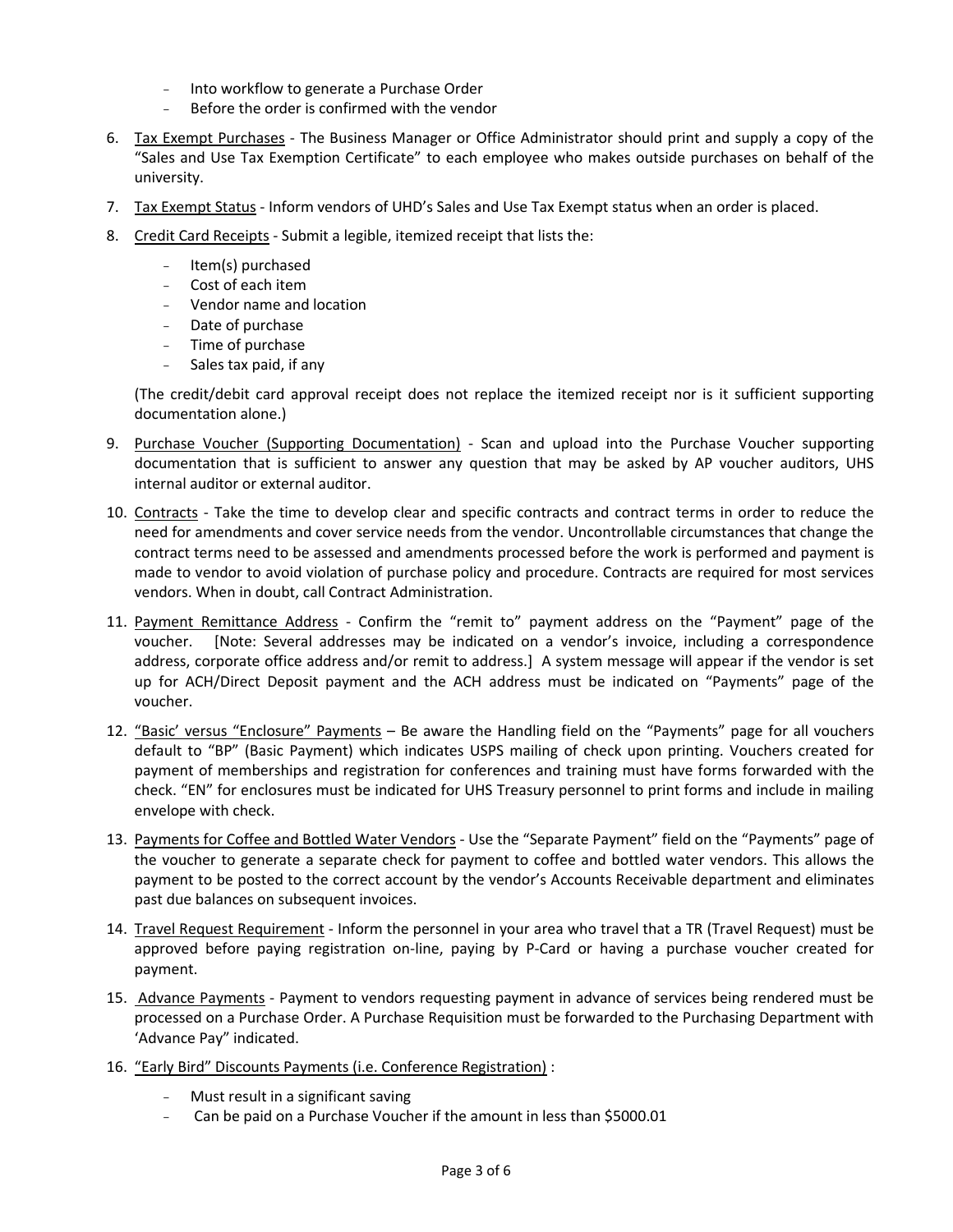- 17. Submitting Purchase Vouchers Create and submit Purchase Vouchers into work flow at least 10 days before it is due to the vendor. Problems resulting in voucher denial in workflow can be resolved and re-submitted by the voucher creator without a delay in payment and/or late payment interest being generated.
- 18. Invoice Credits vs. Merchandise Credits

Invoice Credits – The vendor has reduced the 'current charges due' by credit amounts and description indicated on the invoice. The net due amount in the invoice should be paid.

Merchandise Credits – A credit memo has been sent by the vendor as a result of returned merchandise or a unit cost reduction that was not originally applied in error. This credit memo (credit invoice) will have a unique number that is to be used to create a credit Purchase Voucher. The 'Voucher Comments" must include information on related vouchers and paid invoice(s) numbers as well as the Purpose/Benefit.

- 19. Past Due Balances Use "Payment Inquiry" to reconcile past due balances. Either:
	- Verify the vendor check has cleared the bank, or, if not,
	- Submit a stop payment and reissue request to Accounts Payable
- 20. Payments Needing Wire Transfer or Foreign Drafts Do not submit these vouchers into workflow. Create voucher and obtain signatory approval on hardcopy. Forward voucher and supporting documentation to the Director of Accounts Payable.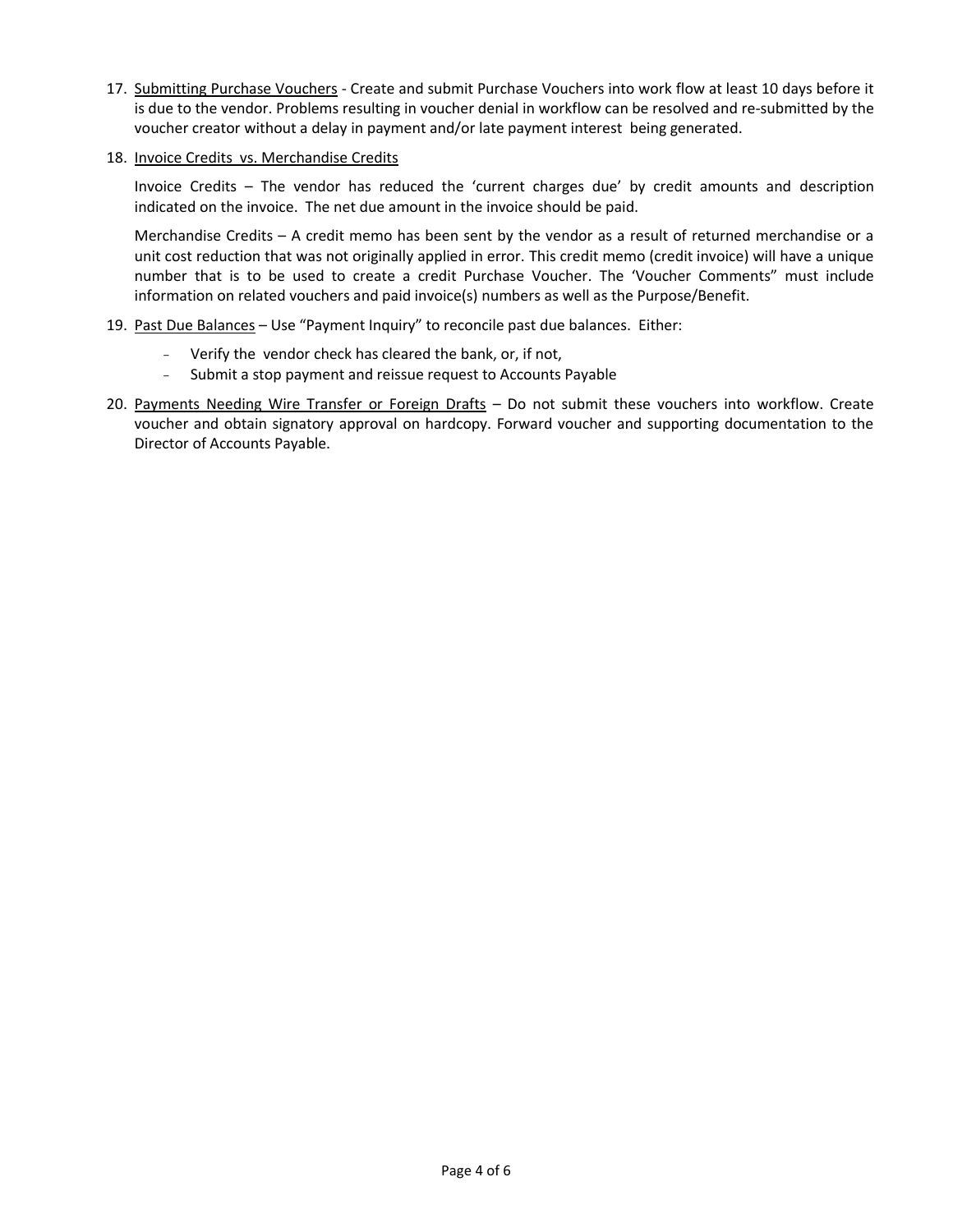# **AREA**

This questionnaire is designed so that "no" answers indicate that an internal control weakness may exist and the procedure/process may need to be examined in greater detail. **Comments should be provided for "No" answers.**  When such weaknesses are identified, a change in the process may be necessary OR a control may need to be put into place to address the weakness. The appropriate UHD contact office (as outlined in the self-assessment text) may be contacted for assistance with identified weaknesses.

| Self-Assessment of Internal Controls for Contracts                                                                                   | <b>Yes</b> | <b>No</b> | N/A | <b>Comments</b> |
|--------------------------------------------------------------------------------------------------------------------------------------|------------|-----------|-----|-----------------|
| Does the Department have an established procedure to<br>determine the proper PeopleSoft account for each<br>payment?                 |            |           |     |                 |
| Are proper PeopleSoft accounts used on all payment<br>documents?                                                                     |            |           |     |                 |
| Are invoice numbers correctly entered into all payment<br>documents?                                                                 |            |           |     |                 |
| Are purchase requisitions submitted for all items<br>exceeding \$5,000.01 before order is confirmed with<br>the vendor?              |            |           |     |                 |
| Are Sales and Use Tax Exemption Certificate forms used<br>for all purchases?                                                         |            |           |     |                 |
| Are legible itemized receipts and all necessary<br>supporting documentation submitted with vouchers?                                 |            |           |     |                 |
| Are all payments for contracted services made in<br>accordance with the terms set forth in the contract or<br>amendments?            |            |           |     |                 |
| Are the correct vendor addresses being used to make<br>payments to the vendors?                                                      |            |           |     |                 |
| Are vouchers correctly noted with "EN" (Enclosure) for<br>payments that require forms to be mailed with the<br>check?                |            |           |     |                 |
| Are all coffee and bottled water vouchers marked with<br>"Separate Payment" to preclude combining with other<br>department payments? |            |           |     |                 |
| Have Travel Requests (TRs) been approved before<br>payments are made for registration even if paying with<br>a P-Card?               |            |           |     |                 |
| Are "Early Bird" discounts for Conference registrations<br>being utilized?                                                           |            |           |     |                 |